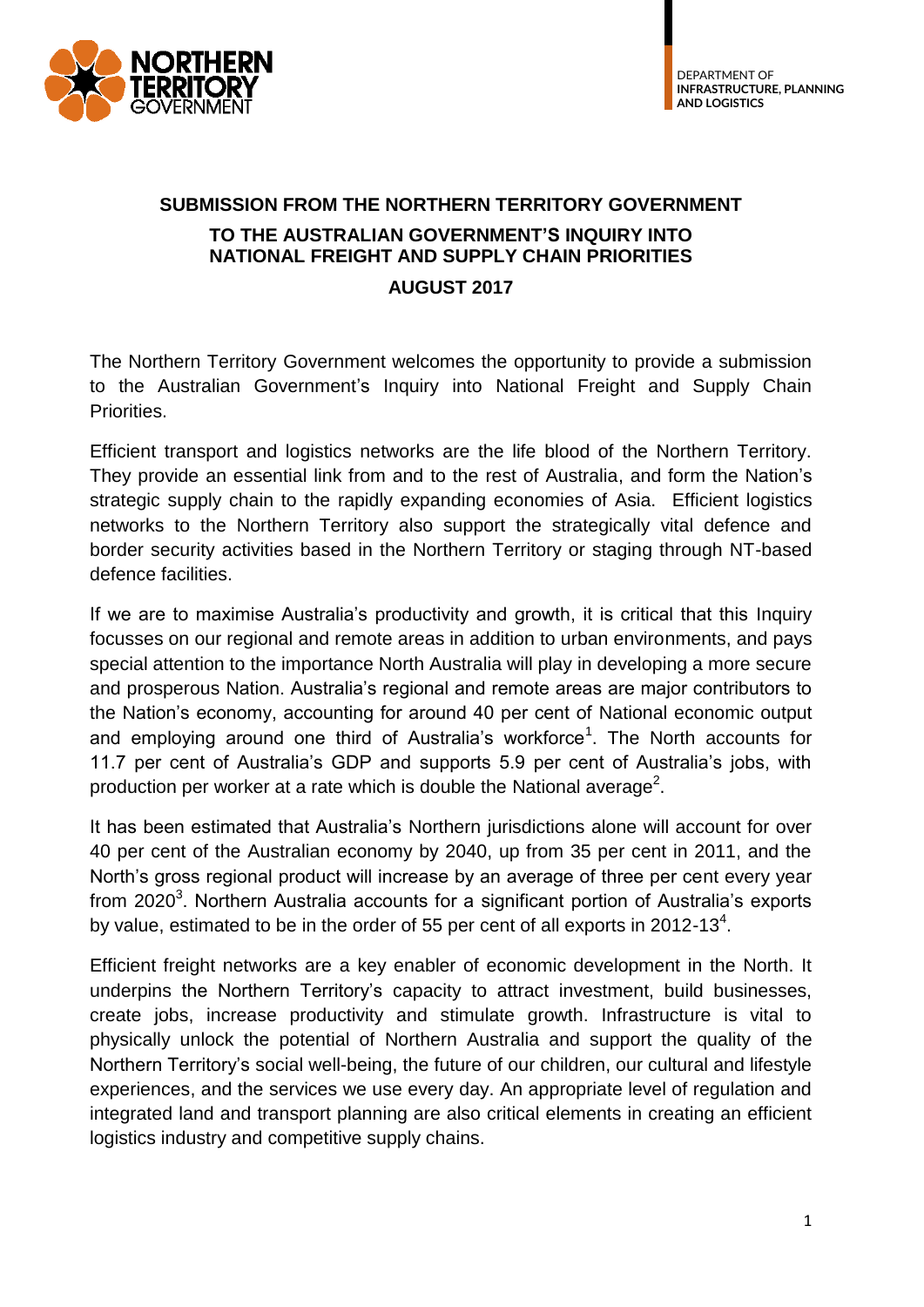

The Northern Territory welcomes the work the Commonwealth is undertaking through this Inquiry to address Australia's supply chain priorities. Concurrently, the Northern Territory is developing a Logistics Master Plan for the Northern Territory, which will outline Government's role within the sector and provide a framework for Government to partner with industry, to facilitate both public and private investments that improve freight outcomes.

This Inquiry reiterates the Commonwealth Government's commitment, as stated in *Our North, Our Future: White Paper on Developing Northern Australia,* to ensure Northern Australia has appropriate infrastructure. The white paper's statement that the Commonwealth Government will focus on funding high priority public infrastructure, while making it easier for the private sector to invest in the infrastructure, is welcomed by the Northern Territory.

# **The Northern Territory Context**

The structure of the Northern Territory economy is markedly different to the National economy, reflecting the degree of maturity of the local economy relative to other parts of Australia, the sparse pattern of settlement, vast distances and the impact that major projects can have on small communities. In turn, the Northern Territory's transport infrastructure is considered to be at the development stage and any improvements need to be built from a low infrastructure base.

The distinctive structure of the economy is influenced by the Northern Territory's geographic remoteness and demographic characteristics. One per cent of Australia's population live in the Northern Territory, dispersed over 17.5 per cent of Australia's land mass.

Considerable distances separate our population centres from each other, and from the rest of Australia, creating a significant reliance on our supply chains and logistics industry. Private and publicly owned roads, ports, barge landings, airports, aerodromes, pipelines, railways and freight hubs support the viability and productivity of both, major industries (including the agribusiness, energy and minerals, tourism and defence sectors) and the small businesses that dominate sub-regional economies.

The Northern Territory, particularly Darwin, enjoys the advantage of being in close proximity to Asia compared to other Australian jurisdictions. There are 24 million people within five hours flying time south of the Northern Territory and 400 million people within five hours north. By 2030, the population to the north is expected to increase to approximately 485 million people and this region will include eight capital cities, 36 trading ports and 69 international airports, creating economic opportunities that need to be supported by infrastructure to realise their benefits.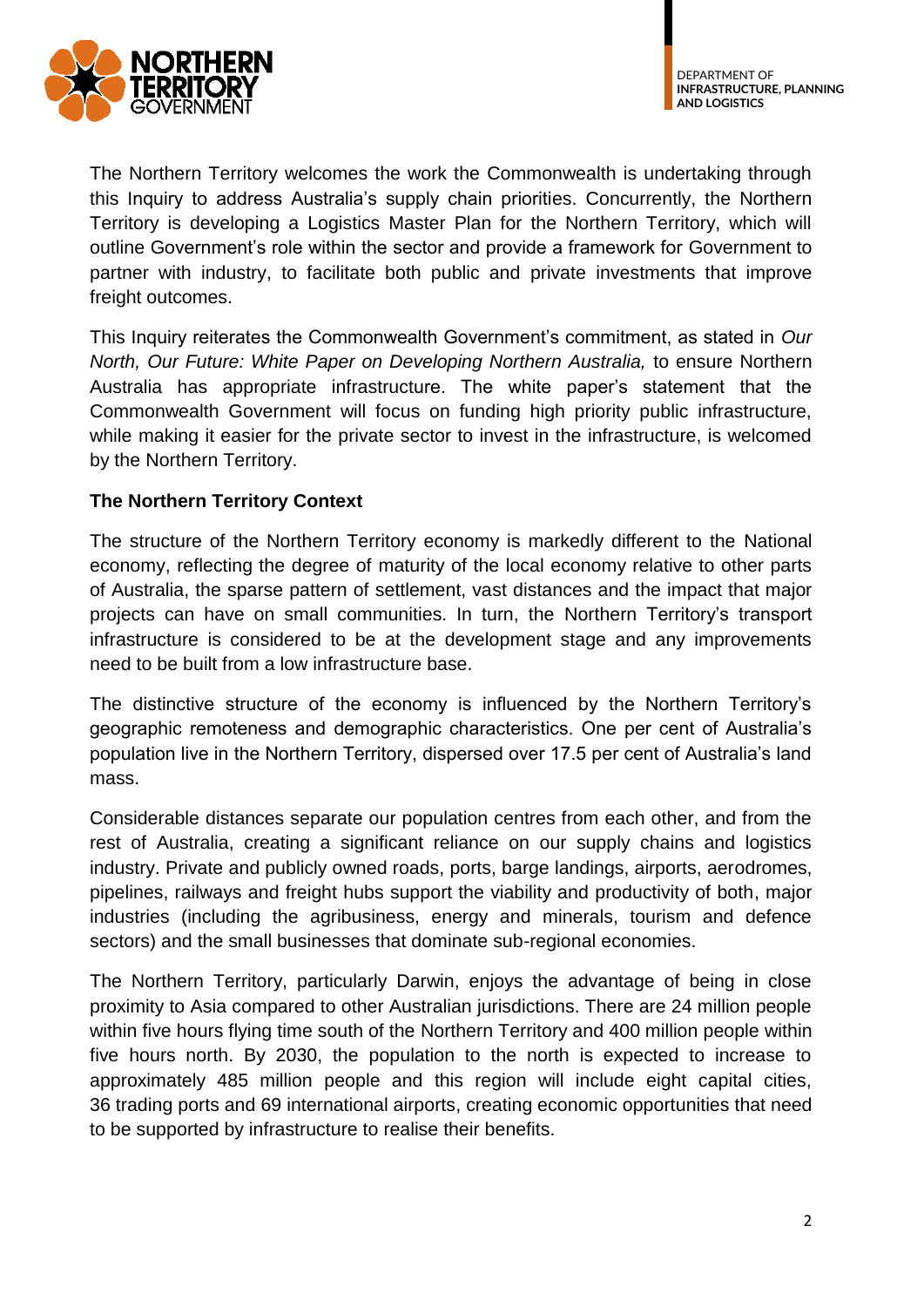

Clearly, efficient logistics networks, including leading practice intermodal infrastructure and services, enabled by private sector investment and facilitated as necessary by government, are critical to meeting Australia's trade potential with Asia.

# **Key Industries**

As the *Our North, Our Future: White Paper on Developing Northern Australia* highlights, the North has natural advantages in agriculture, mining, energy and tourism — all of which underpin our National income. Further, the North is a strategic location in Australia's defence and National security.

While major industry sectors are economic drivers, small and medium enterprises (SMEs) dominate employment and economic activity. As well, SMEs provide the bulk of the goods and services to major industries and to the population of the North. In the Northern Territory for example, SMEs make up 99.8 per cent of all businesses by number. Of this, small businesses (1 to 19 employees) make up 95.2 per cent of all businesses.

The agribusiness, fisheries and aquaculture sectors play a vital and growing role in the Northern Territory economy. The Northern Territory has an abundance of fertile land and water that provides opportunities for a range of primary industries and the establishment of new industry sectors. An improved and well maintained regional road network is critical to the global competitiveness and growth of these industries and to unlock opportunities that stimulate economic growth.

Livestock account for the most significant agricultural export with up to 500 000 head of cattle being transported over our beef roads each year. Growth in key Asian markets, supported by recent trade agreements, will likely increase demand for live cattle and meat exports, and increase pressure to upgrade our beef roads. Demand on the road network is only expected to increase following recent announcements from Hancock Pastoral that they are expecting to ship up to 300 000 head of cattle per year through northern ports.

The Northern Territory's aquaculture industry continues to expand with farmed barramundi set to double production over the next three years. The proposed \$2.1 billion Project Sea Dragon in the Northern Territory's west may develop into one of the world's largest prawn aquaculture farms. All of these investments use road infrastructure to move products and investment in infrastructure is essential to continue industry growth.

Broad scale agriculture crops, fruit, vegetables and other horticultural products exist in agricultural precincts throughout the Northern Territory. The majority of the produce is transported interstate with heavy reliance on road transport.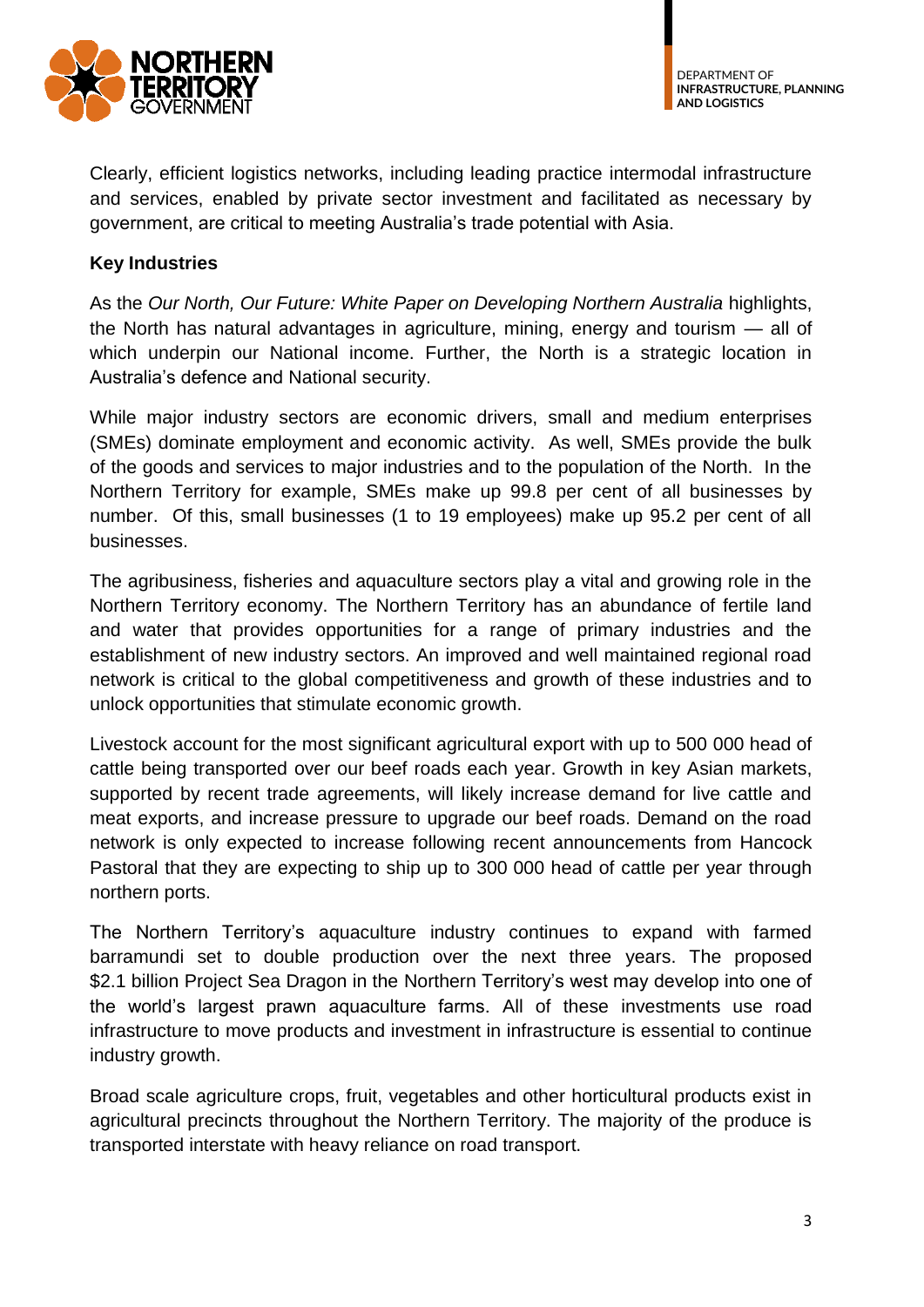



An example is the mango season where during its peak, up to 220 vehicles per week transport 4000 tonnes of mangos from the Darwin, Pine Creek and Katherine regions into southern markets and to consolidation points for export.

The Northern Territory is rich with minerals and resources, and has nine major mines in operation, and the feasibility of a further 30 mines currently being investigated. The development and expansion of the Northern Territory's highly prospective resource regions require improved rail, road, port and pipeline infrastructure, to improve efficiencies and develop a sector that contributes significantly to the Nation's income for the long term.

The Northern Territory and Northern Australia is at the frontline of Australia's National security, with the Northern Territory currently hosting approximately ten per cent of Australia's permanent Defence Force personnel.

Defence relies on aviation, marine and road infrastructure to conduct its duties, and operations including construction activities which are planned to be in the order of \$20 billion over the next 20 years.

Tourism in the Northern Territory is a driving force behind the Northern Territory's economy, contributing \$2.2 billion in Gross Value Added, and its success is linked to Commonwealth investment in transport and logistics infrastructure. A key enabler to growing visitor numbers to the Northern Territory is improved tourist access through investment in aviation and road transport connections.

The Northern Territory Government's key objectives for the Transport and Logistics sector are to:

- **Drive economic growth** by providing efficient freight networks which meet industry needs and support increased productivity and reduced costs.
- **Improve transport safety** by maintaining and upgrading existing infrastructure, and considering user and operator safety when developing new transport and logistics infrastructure.
- **Provide improved connectivity** to support equitable access for Northern Territorians in regional and remote areas, to enable social inclusion, regional economic development and service delivery.
- **Enhance asset management** by maintaining and rehabilitating infrastructure to improve network resilience and reduce whole of life costs.
- **Integrate land and transport planning** to protect corridors for the future and ensure planning provides for effective connection to transport hubs and major activity centres.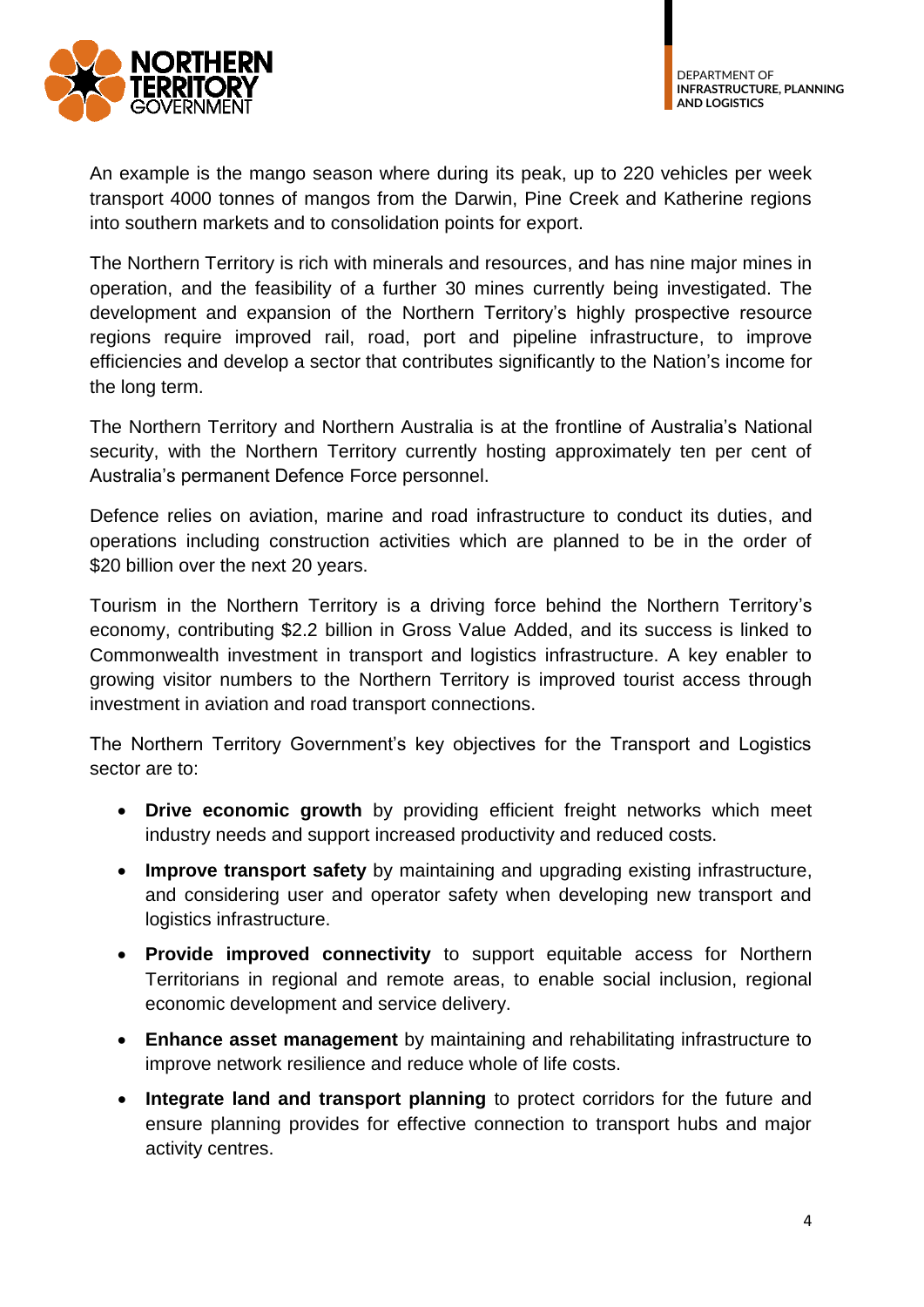

## **Opportunities**

Darwin is Australia's closest connection to Australia's key trading markets in Asia and the Northern Territory has a strong comparative advantage in industries that produce products of high demand in Asia. There are promising opportunities to grow the tourism, mineral, gas, petroleum, fisheries and agricultural sectors, all of which are industries reliant on efficient logistics connections. Refinement of regulatory arrangements are necessary to enhance logistic efficiency for the export of goods.

The Northern Territory's key priority is to plan for future transport infrastructure needs while continuing to develop and manage the existing transport network to improve reliability, accessibility, productivity and safety. Currently, roads in key remote and regional areas are being progressively upgraded to improve access all year round.

The rail line from Adelaide to Darwin provides the only rail service for passengers and freight (retail, consumer and minerals) movement in the Northern Territory, providing a key supply chain link. The construction of this rail line has unlocked growth and has seen exports through the Port of Darwin grow thirteen times larger in ten years.

It has also stimulated a new tourism market for the Northern Territory, with over 30 000 passengers travelling on The Ghan in the 2016-17 financial year.

Opportunities exist for public and private sector investment to upgrade existing rail infrastructure and create new rail connections between interstate centres and the Northern Territory. The Northern Territory, Queensland and Australian Governments are undertaking studies to understand the business case requirements of any future development of a Tennant Creek to Mt Isa railway.

Our aviation infrastructure supports population and worker mobility, our growing tourism and business sectors, and our emerging role as an international aviation gateway for Northern Australia. The privately owned Darwin International Airport connects to a network of international, domestic and regional airports and remote aerodromes.

The Port of Darwin and the East Arm logistics precinct is the Northern Territory's major commercial marine and logistics hub, and is supported by several coastal ports and barge landings. There is capacity to service greater freight volumes with existing port infrastructure, while new and enhanced infrastructure will support increased shipping and logistical services across the Northern Territory. The Northern Territory Government has recently entered into a partnership with the Landbridge group to manage the Port of Darwin. Landbridge has committed to invest \$200 million over the next 25 years, with \$35 million of that to be spent before 2020.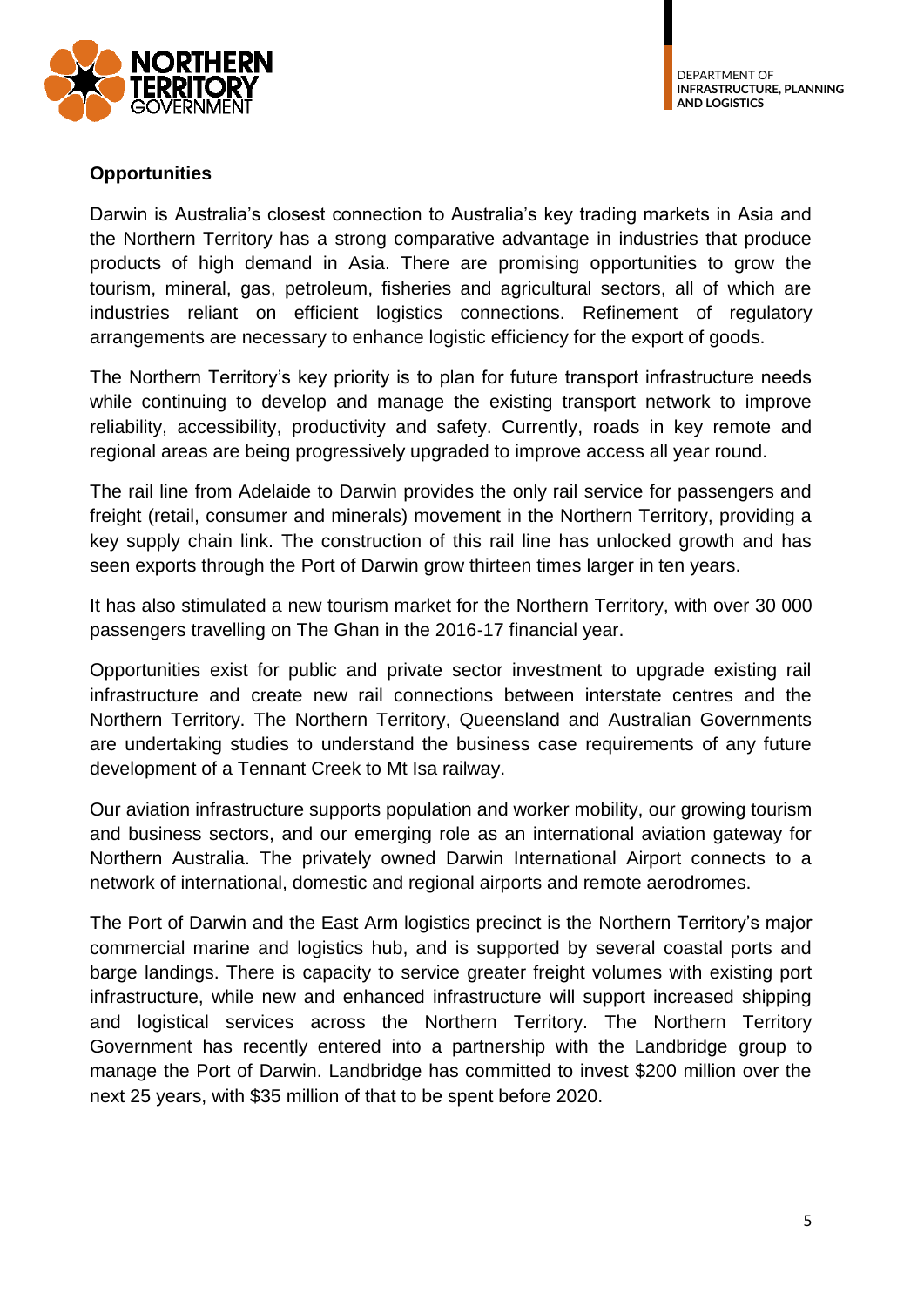

#### **Challenges**

Government investment in infrastructure, supported by the right policy and regulatory settings, is critical to grow private sector investment, however the cost of maintaining the Northern Territory's current infrastructure and investing in new infrastructure is one of our biggest challenges.

Improving network resilience and developing infrastructure to meet growing demand is costly. A low infrastructure base, extreme climatic and geographic conditions, and poor economies of scale provide challenges which contribute to higher per capita labour, construction and maintenance costs.

The road and bridge network makes up the largest component of the Northern Territory Government's transport infrastructure assets. While the Northern Territory's National highway system is fully sealed, 75 per cent of the road network is unsealed and vulnerable to wet weather, which hinders industry investment, increases freight costs, and isolates communities and contributes to the Territory's serious road safety issues.

A 'one size fits all' approach to infrastructure assessment across Australia remains a challenge for the Northern Territory.

Traditional approaches to infrastructure assessment, prioritisation and investment, need to be reviewed to recognise the broader economic benefits of enabling and transformational infrastructure, necessary for economic diversification and consequent social development in remote and regional Australia.

Given our greater reliance on our logistics and supply chain networks, the Northern Territory must continue to have an efficient regulatory environment for our freight task transport. This includes ensuring that National reforms and regulations are appropriate for our remote and regional context and that the pricing and the level of regulatory burden are fit for purpose. Examples of reforms where the regional and remote context must be considered include: heavy vehicle regulation, road pricing market reform, maritime regulation and aviation security.

With 77 per cent of the Northern Territory's interstate and international visitors entering by air, the importance of aviation access to the tourism sector in the North cannot be overstated. Mandated National aviation regulatory requirements, namely fixed airport security and safety costs, coupled with per passenger fees like the Passenger Movement Charge (PMC) result in a disproportionately high cost burden on visitors through the Northern Territory's airports compared to other jurisdictions. Darwin and Alice Springs airports have the highest per passenger costs in the country. Additionally, the current Australian Government Regional Aviation Access Program has not delivered sufficient positive outcomes for the Northern Territory.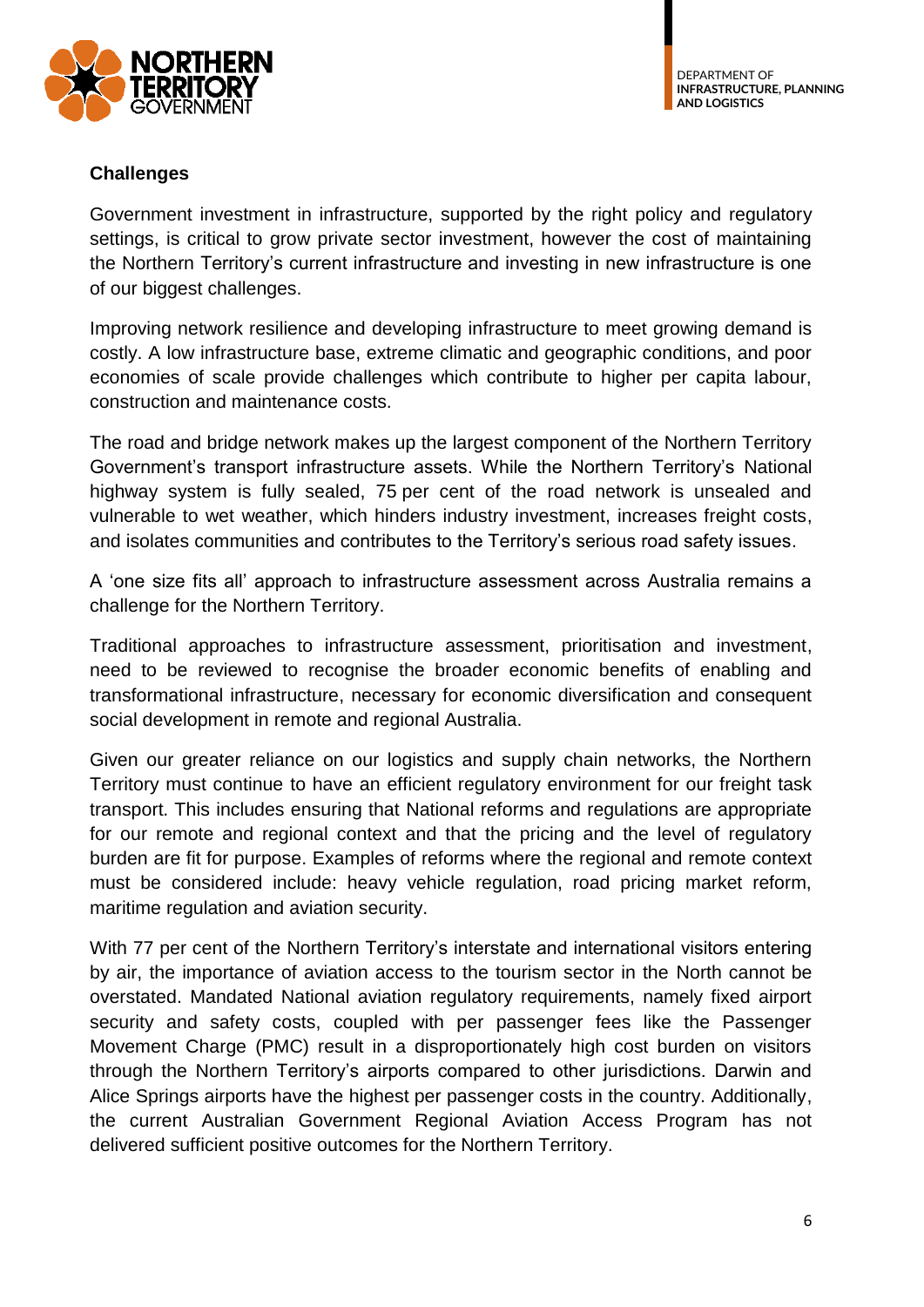

Adequately resourcing this program would stimulate the Northern aviation industry and therefore the tourism industry.

## **Investment Needs**

The transport and logistics network requires extensive ongoing investment to:

- ensure infrastructure meets the needs of our developing industries' demand for a growing freight service;
- build and maintain a resilient transport network with minimal closures and restrictions;
- ensure assets are maintained to a good standard;
- improve overall supply chain efficiency to increase productivity and reduce freight costs;
- ensure transport networks provide equitable and safe access for all transport users in regional and remote areas; and
- enabling economic participation for Northern Territorians living in regional and remote areas.

#### **Northern Territory Government Priority Projects**

The Northern Territory Government is partnering with industry, business and the community to develop a comprehensive plan to grow and diversify the economy sustainably, and has recently released its Economic Development Framework, Infrastructure Strategy and 10 Year Infrastructure Plan.

Priority transport and logistics projects for the Northern Territory include:

- **Improving Beef Roads**, including the Buntine Highway, Tablelands Highway and Barkly Stock Route – progressively upgrading cattle roads to increase reliability and subsequently economic development and productivity for the pastoral industry.
- **Developing Katherine as a logistics and agribusiness hub** Katherine is strategically positioned at the junction of National highways and the rail line, and is surrounded by productive pastoral and horticultural land.
- **Developing Tennant Creek as a mining and mining services centre** Tennant Creek is strategically positioned to become an important services hub in support of the mining and pastoral industries.
- **Sealing Central Arnhem Road**  supporting regional growth, particularly in a number of large Aboriginal communities and the important regional Hub at Gove, through productivity improvements flowing from improved access.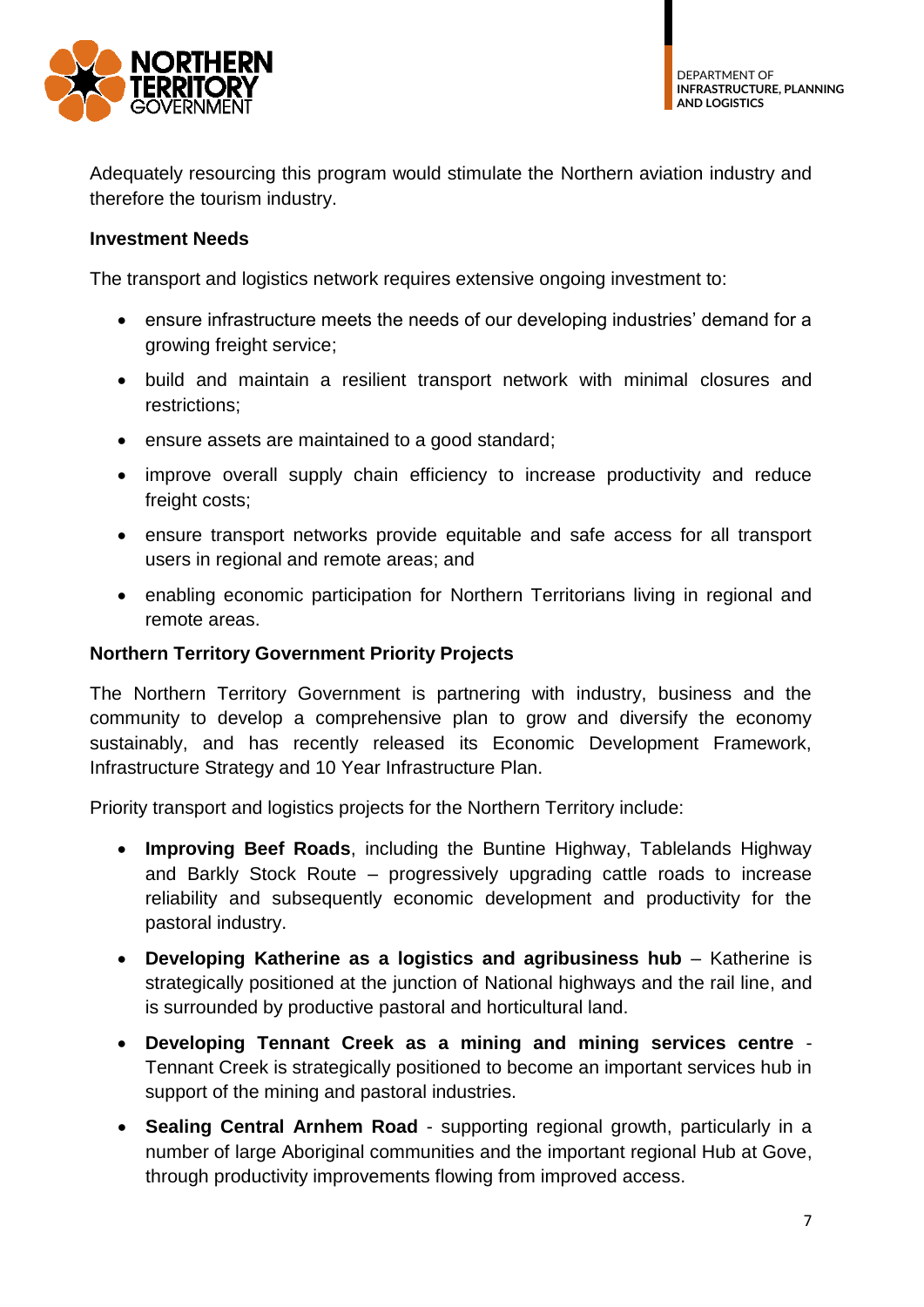

- **Sealing Tanami Highway**  providing a nationally significant road connection from south-eastern Australia to the Western Australia Kimberly region (this project is a priority for Infrastructure Australia).
- **Improving other priority access roads** for the Northern Territory including:
	- o Gunn Point Road and Bynoe Road, connecting to the Project Sea Dragon;
	- o Port Keats Road;
	- o Maryvale Road;
	- o Roper Highway;
	- o Nathan River Road; and
	- o Port Roper Access Road.
- **Investigating Mt Isa to Tennant Creek Rail and other possible rail links** undertaking feasibility studies to understand the requirements for any future development and de-risk the project for potential private sector investment.

#### **Recommendations**

The Northern Territory recommends that this Inquiry focus on all of Australia, including its regional and remote areas. Further, the Inquiry is urged to consider:

- 1. Extending the Northern Australia Roads and Beef Roads initiatives into a rolling program, with agreed priorities included in a 5 year Plan.
- 2. Supporting the upgrade and operation of airstrips and subsidisation of air services in remote Australia through a rolling funding program and possibly a National Partnership Agreement on Air Transport.
- 3. Investigating a program to support sea transport networks across Northern Australia.
- 4. Continuing to work with the Northern Territory and Queensland Governments, to investigate the feasibility of the Mt Isa to Tennant Creek rail line and other opportunities for expansion of the rail network
- 5. Establish a taskforce to explore potential key strategic projects including: a Kununurra to Katherine rail and gas pipeline corridor; and West Musgraves Ranges Minerals Province to Alice Springs – road, rail, gas and water corridor.
- 6. Ensuring that regulatory and pricing models are fit for purpose for Australia's regional and remote areas, including National reforms such as the heavy vehicle regulation, road pricing market reform, maritime regulation and aviation security.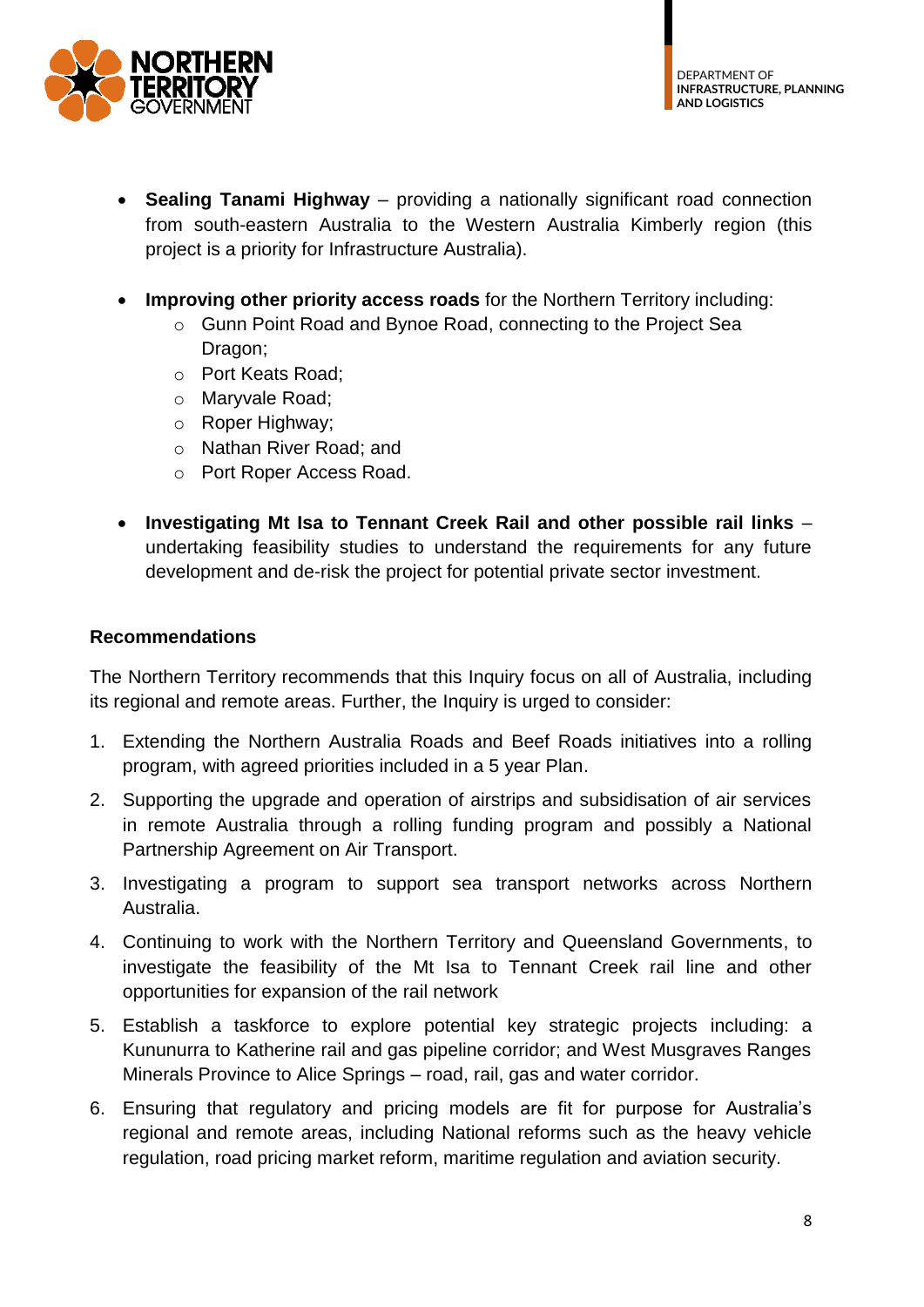

- 7. Developing alternative project assessment methodologies that consider broader social benefits of investment in logistics infrastructure, and acknowledges the developing nature of infrastructure in the Northern Territory, and regional and remote areas of Northern Australia.
- 8. Amending the Northern Australia Investment Facility (NAIF) investment mandate to enable the NAIF to provide concessional loans for up to 50 per cent of the total project debt rather than only 50 per cent of eligible infrastructure debt.
- 9. Adjusting the Regional Aviation Access Programme and funding for aviation security and safety costs:
	- a. network pricing for airport security costs, which would see the cost shared equally per passenger across the country, similar to Air Services Australia's provision of air traffic control, and aviation fire and rescue services at major airports;
	- b. direct funding assistance from the Australian Government for airports in Northern Australia that have high security costs due to lower passenger throughput, including an extension to existing programs like the Remote Airstrip Upgrade Program;
	- c. investment from the Australian Government for the Category 5 Aerodrome Rescue and Fire Fighting (ARFF) services needed for international aircraft to nominate the RAAF Base Tindal as the destination alternate airport to Darwin; and
	- d. investigating new approaches to the over-collection of the Passenger Movement Charge, such as a phased reduction to return it to a genuine cost recovery levy or using part of the over collection to reduce airport security and safety costs in Northern Australia.

# **Conclusion**

The Northern Territory looks forward to working with the Commonwealth on this important work, including incorporating features of the Northern Territory Logistics Master Plan. The Northern Territory would urge consideration of the issues and recommendations raised in this submission. In particular, the economic and strategic importance of Northern Australia, together with the entrenched economic and social disadvantage in many regional and remote communities, should drive a reassessment of the current approaches to infrastructure assessment, prioritisation and investment.